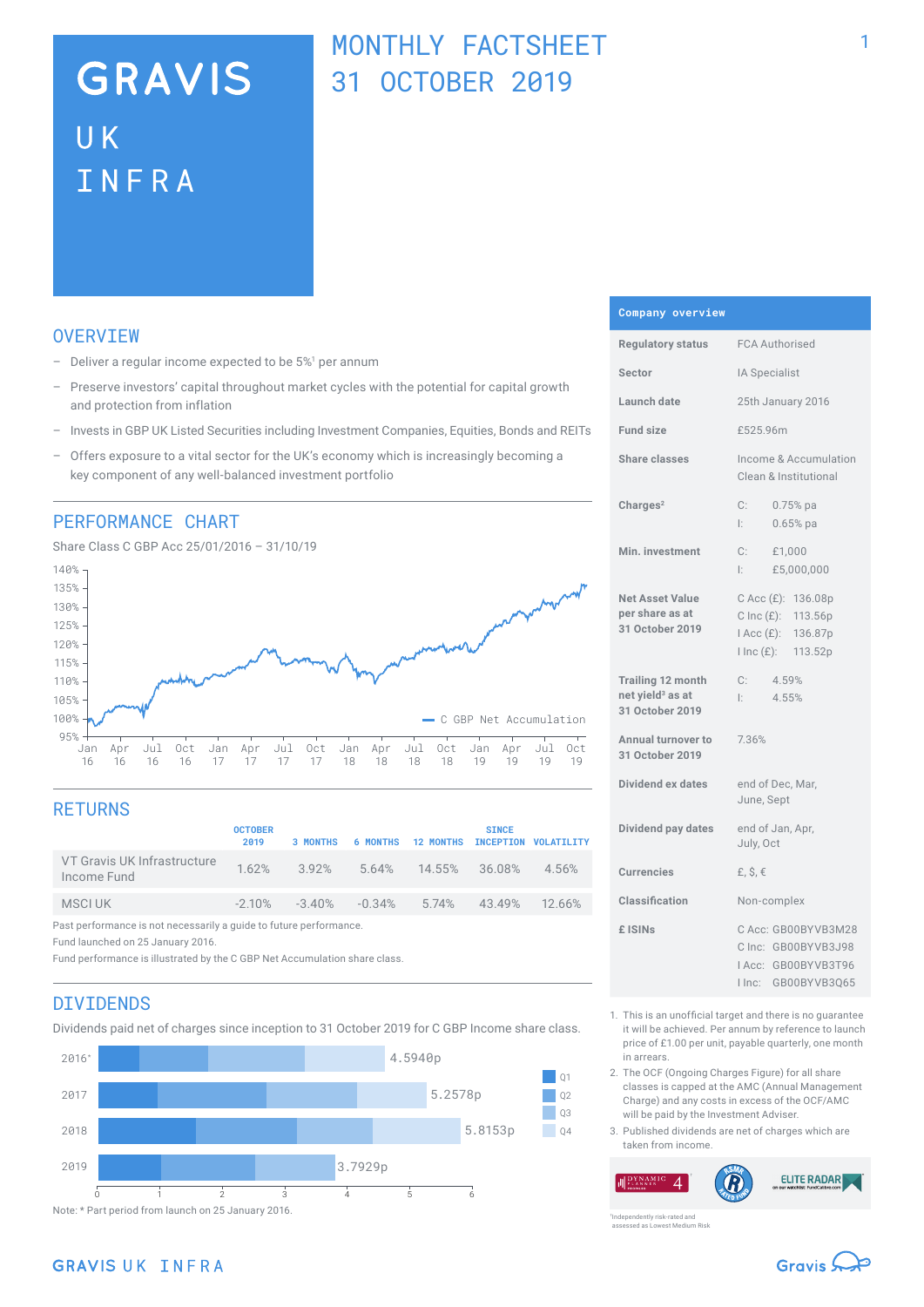## **GRAVIS UK** INFRA

## MONTHLY FACTSHEFT 31 OCTOBER 2019

## The portfolio has been positioned with biases towards sub-sectors where the Adviser sees greater cross-party support

Several of the Fund's larger holdings including GCP Infrastructure, The Renewables Infrastructure Group, Bluefield Solar and Primary Health Properties delivered robust performance in October and contributed the lion's share to the Fund's 1.62% total return for the period (C Accumulation GBP). The Adviser is particularly pleased with the resilience of the portfolio in contrast to wider capital markets, which oscillated significantly in the run up to the latest (and in the event inconsequential) Brexit deadline.

Rather than having any visibility over the UK's departure from the EU, investors now face the prospect of a General Election in mid-December and will be braced for further bouts of market volatility. Investors in the UK infrastructure sector will be acutely aware of the divergent views held by the two major political parties with regards to private ownership of public assets. Labour's intention to seek to nationalise various segments of the infrastructure sector including water utilities, energy transmission networks and concessions struck under the PFI/PPP framework poses an unwelcome threat. While it is true that the market has been aware of these objectives for some time, we believe investors have become a little complacent towards these risks more recently even if the implementation of such a programme is widely seen as being implausible. In the build up to election day, the Advisor sees a strong chance that the risks will be brought back into focus and that could lead to a softening in the share prices of companies whose assets are in the crosshairs.

The Fund will seek to exploit any opportunities thrown out as a result of election-driven concerns, but in the meantime the portfolio carries limited exposure to the areas under threat and the portfolio has been positioned with biases towards sub-sectors where the Adviser sees greater cross-party support. The green agenda  $-$  a movement that any political party would be reluctant to be seen to push against – is a good example, and the Fund has maintained a long-standing bias towards renewable energy companies.

In September's commentary we noted share price strength in Pennon Group after the company disseminated a positive Trading Statement and announced it would be undertaking a strategic review that many believe will unlock shareholder value. Share price momentum continued (Pennon was again the single best performing holding over the month) and the decision was taken to reduce the position by approximately one third, thereby locking in some of the recent upside and clearly demonstrating the active management of our equity positions. It is the Adviser's view that the likely focus of the review will be towards unlocking value from the company's waste business (Viridor) and while that is likely to prove beneficial for investors, the market had become a little over‑excited in the near-term. The share price has already started to fade and a more attractive point at which to rebuild the position may emerge. South West Water is the main operating division within the company and with reference to the comments in relation to the upcoming General Election (above), there is an additional benefit to reducing exposure to the company.

#### **Investment Adviser**

Gravis Advisory Limited is a wholly owned subsidiary of Gravis Capital Management Ltd, a specialist investment advisory firm focused primarily on UK infrastructure ("GCM"). GCM manages c.£2.7bn, including the FTSE 250 company GCP Infrastructure Investments Limited, which has a market capitalisation of over £1bn. GCM is authorised and regulated by the FCA.

#### **Sales Contacts**

William MacLeod 07836 695442 william.macleod@graviscapital.com

Ollie Matthews 07787 415151 ollie.matthews@graviscapital.com

Robin Shepherd 07971 836433 robin.shepherd@graviscapital.com

Nick Winder 07548 614184 nick.winder@graviscapital.com

Cameron Gardner 07835 142763 cameron.gardner@graviscapital.com

#### **Dealing**

Valu-Trac 01343 880344 UKinfrastructure@valu-trac.com

Companies of interest to the Fund continued to raise equity in October and the portfolio used the opportunity to add to existing holdings in 3i Infrastructure, Foresight Solar, Gresham House Energy Storage and SDCL Energy Efficiency at the margins.

#### Will Argent

Fund Adviser Gravis Advisory Ltd william.argent@graviscapital.com

## CORRELATION, PERFORMANCE AND VOLATILITY COMPARISON

25 January 2016 – 31 October 2019 **CORRELATION RETURN VOLATILITY YIELD** VT Gravis UK Infrastructure Income Fund (C GBP Acc) — 36.1% 4.6% 4.4% MSCI UK 0.37 43.5% 12.7% 4.7% MSCI World 0.10 74.5% 12.7% 2.4% MSCI World Infrastructure 2.9% 11.6% 11.6% 11.6% 3.9% 11.6% 11.6% 11.6% 11.6% 11.6% 11.6% 11.6% 11.6% 11.6% 11.6% 11.6% 11.6% 11.6% 11.6% 11.6% 11.6% 11.6% 11.6% 11.6% 11.6% 11.6% 11.6% 11.6% 11.6% 11.6% 11.6% 11.6% 11.6% UK 10 Yr Gilts -0.14 8.1% 6.0% 0.6% MSCI World vs MSCI World Infrastructure 0.76

Past performance is not necessarily a guide to future performance.